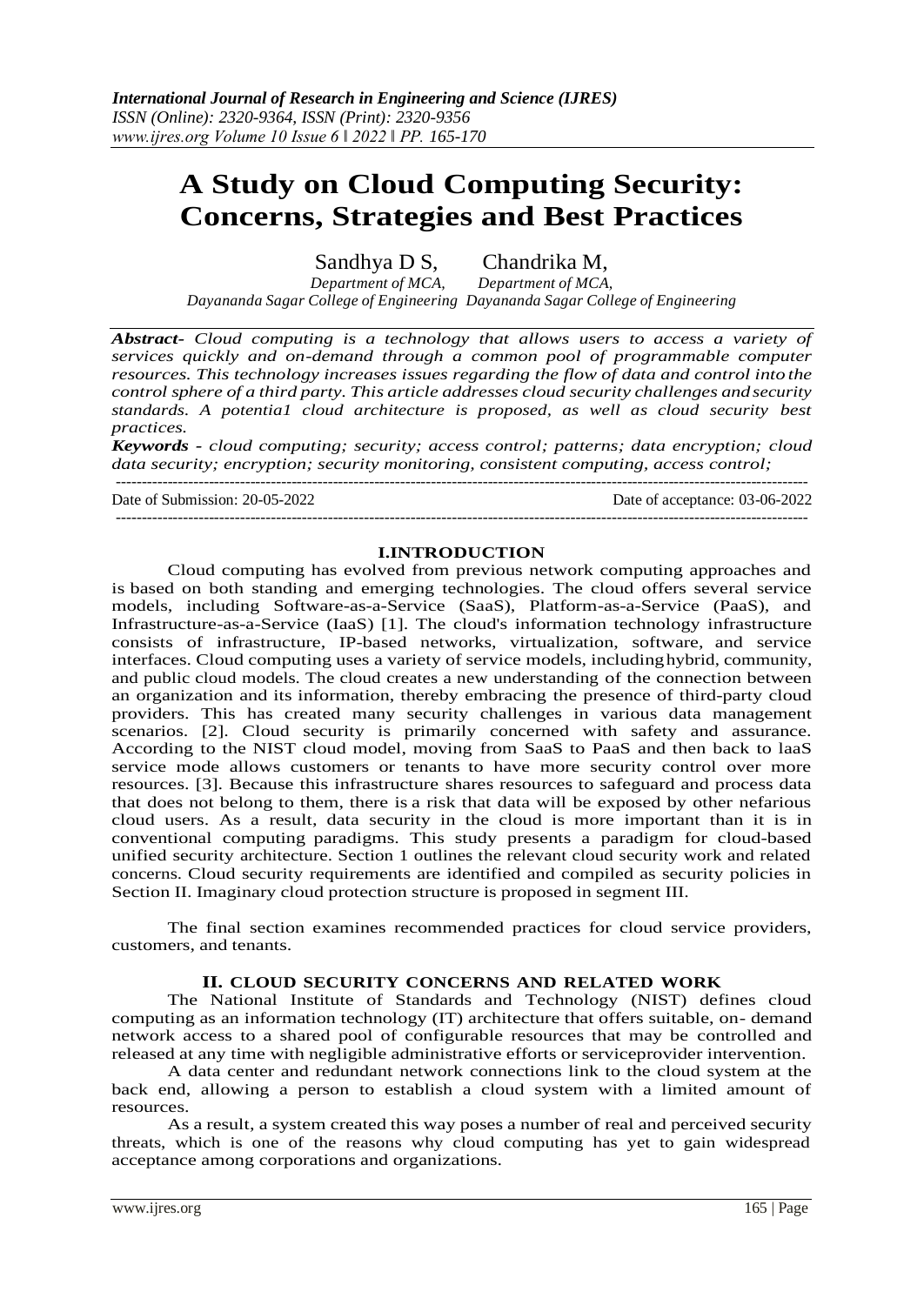$\Box$ Many cloud designs do not integrate on-demand access and self-service in the cloud services paradigm.

The cause for this is inadequacies in design and operations that do not meet the time sphere needs of cloud computing. As a result, Security must be considered when designing cloud infrastructure. By addressing cloud security problems, they may be included in the scheme of secure cloud architecture, either by verifying them or disputing them with reimbursing mechanisms. Some of the key problems for cloud computing are:

Network Availability: The value of cloud computing can only be achieved if network connectivity and bandwidth are adequate.

Cloud provider viability: The viability and commitment of new cloud providers should be reviewed.

Disaster Recovery and Business Continuity: A good disaster recovery strategy in the event of a cataclysmic outage.

Transparency: Establish trust in the cloud provider's security promises without disclosing specific security policies.

Loss of physical control: There are a number of issues that come with losing physical control, including the fact that data may not stay with the same system in public and community clouds (data privacy), and that user and organization data may mix with other data (data control).

Authorized and governing compliance: Using public clouds to handle data that is subject to permitted or controlling compliance is challenging and impractical. To meet the demands of regulated markets, providers must create and certify clouds.

# **III. CLOUD ARCHITECTURE SECURITY REQUIREMENTS**

There are several models that may be used to create a safe Software Development Life Cycle (SDLC).

These can be used as templates for different security systems, operations, and cloud security.

Customers care about identity and access management, data loss prevention, online security, e-mail security, security assessments, intrusion management and event management, encryption, business continuity, and disaster recovery, and cloud providers must meet these security requirements.

The benchmarking agencies' criteria are linked with cloud-specific implementation  $\Box$ security needs. A cloud security policy is developed based on these principles

### **A. Security Policies and Procedures**

 Physical access to amenities should be included in the policy, as should coherently access to systems and their applications.

 It is necessary to assign jobs and tasks to various individuals. In addition, the policy should provide methods for doing investigative reporting.

 All infrastructure apparatuses, including servers, switches, software settings,and network configurations, are backed up.

Initial and ongoing testing documentation

 As a standard for encryption, agreed cryptographic procedures with essentialkey lengths should be utilized.

Standards Justify with the acceptable password quality.

### **B. Requirements for Cloud Security**

Following the development of a cloud security policy, the cloud security architecture is constructed on these recommendations. The security policy should guide the development of cloud security architecture. The security standards listed below are implemented to this cloud architecture.

By syncing with the same time source, Network Time Protoco1 assists in the proper operation of systems and provides re1iable system log records. In cloud architecture, clock drift between devices and computers can cause issues that are difficu1t to identify.

To verify cloud staff, tenants, and users, identity management is required. At the time of registration, users' identities must be confirmed in accordance with policy and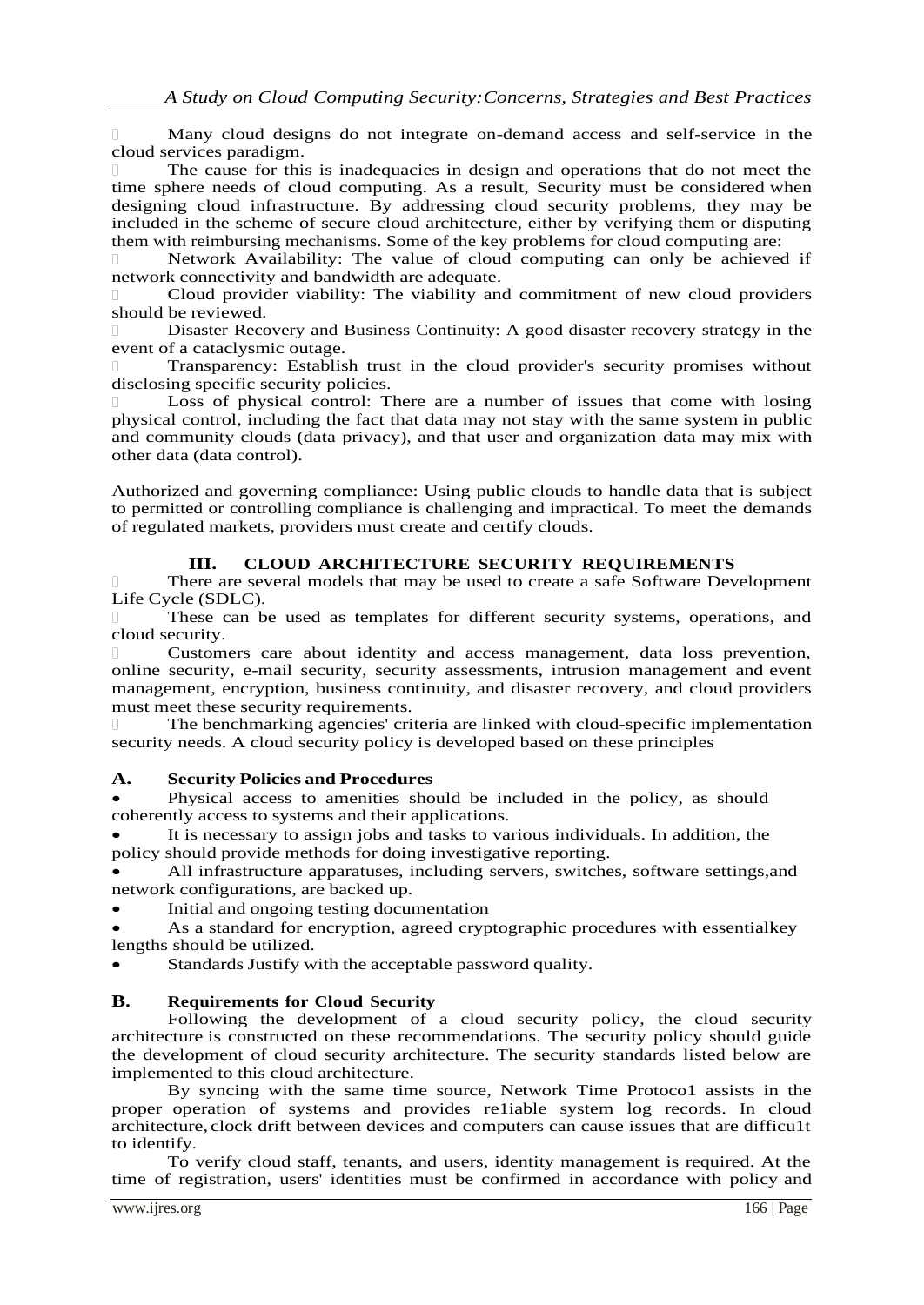regulatory requirements. Users' historical information must be preserved in order to conduct future legal investigations after the system is decommissioned.

Identity information is used by access control mechanisms to permit and deny access to a cloud infrastructure. Cloud staff should have limited access to client data. Multiple authentications are necessary for privileged actions.

Because cloud audits are created in different zones, security-related events must be recorded along with the essential information to assess the occurrence. All audit events in the record and logs should be gathered and checked to ensure theirintegrity. This should be checked on a frequent basis and in a timely way.

Timely delivery of critical signals is necessary. By monitoring logs to detect distinct security-related occurrences, security officers should be able to investigate and prosecute them. An intrusion detection and anomaly detection system should be implemented throughout the cloud service and made available to all tenants and users as a service.

#### **IV. CLOUD SECURITY ARCHITECTURES AND BESTPRACTICES**

The cloud policy's cloud security criteria should be addressed via secure cloud architecture. The fundamental distinction between cloud infrastructure and traditional IT infrastructure is in networking. Different tenants on the same server must have appropriate separation between their VMs.

The public and private access parts of the cloud security architecture network are divided. The public access component is made up of tenants and users, while the private access part is made up of structure, which helps to keep the two networksseparate.

The deployment of redundant network components can boost reliability and availability. The CMDB is the cloud's internal system, and it must be connected with all other processes that alter their state in order to generate and accomplish an outright picture of the environment it records.

Resulting these contemplations putative secure cloud architecture is proposed in Figure l. The cloud architecture includes two entrance points, the first of which is termed OOB (Access to the Control Network).

Access to the network's exclusive access section must be strictly monitored, with access restricted to a select group of management people.

For its identity, each sort of access must be verified. The second method of accessing the cloud infrastructure is via an industrial router (ingress). The public access section of the cloud is accessed using the industrial grade router.



Figure I. Hypothetical Cloud Architecture[1]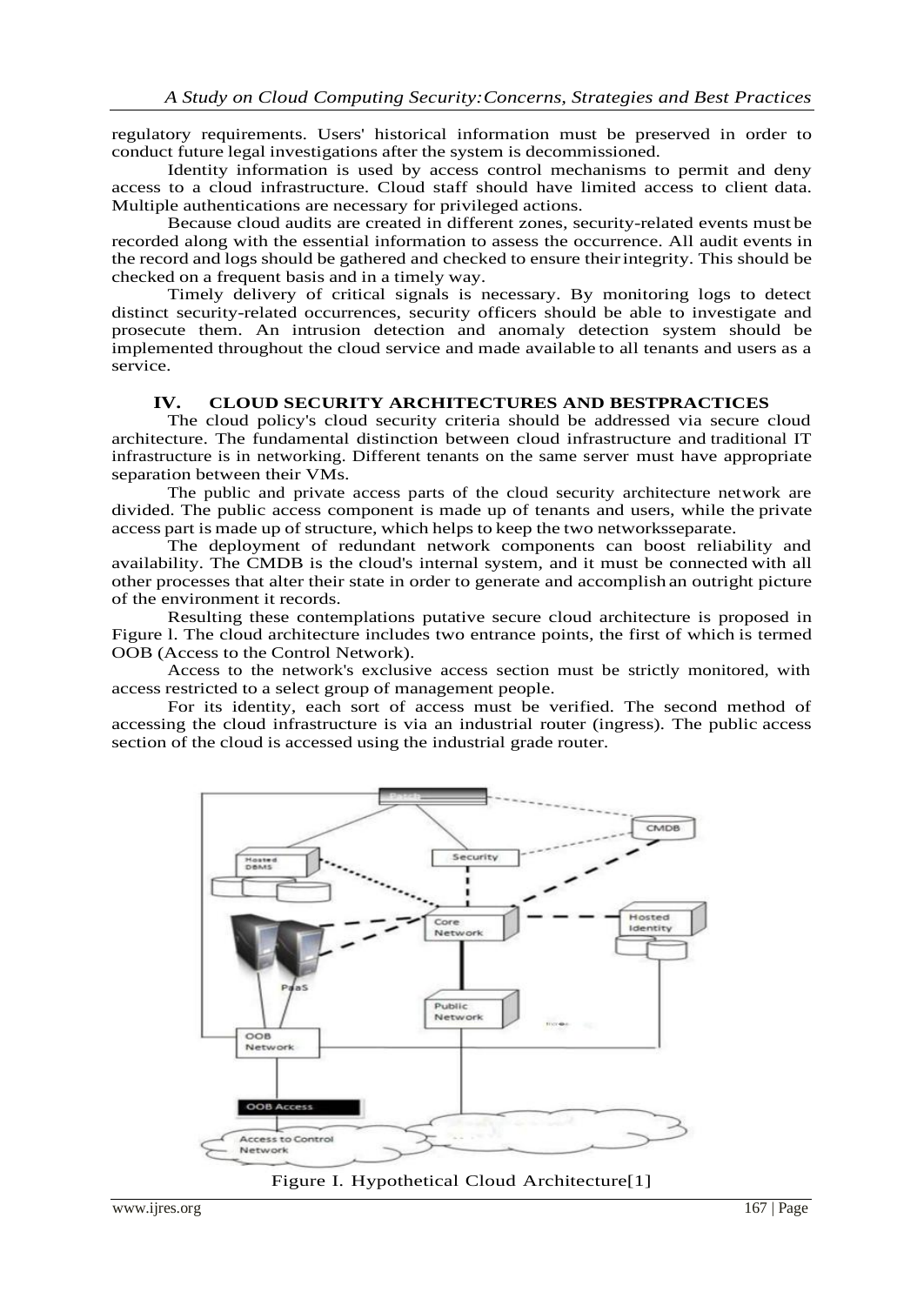# **A. C1oud Security Best Practices**

C1oud security can be achieved by detecting f1aws in various operations and monitoring c1oud security properly. C1oud designs follow standard security rules, though some cloud service providers and c1oud users struggle to apply such techniques to a more generic c1oud scenario rather than a more specia1isedc1oud architecture.

A comprehensive set of best practices for c1oud security are established using the NIST definition for security contro1s and the C1oud security a11iance methodo1ogy.

Maintain a c1oud security po1icy, with the po1icy's scope altering depending onthe demands of various cloud systems. The policy applies to a11 security-re1ated data on software, hardware, people, and other resources.

Focus on risk ana1ysis and management when selecting security controls. Assign security controls that can be eva1uated for effectiveness via access to the c1oud.

Through audit, the security procedures are eva1uated to ensure acquiescence and efficiency with the rules. Periodic reviews of security measures, as well as automated too1s and manual methods, are the best ways to conduct an audit.

In order to adhere to best practices, all modifications to hardware, software, and firmware shou1d be recorded. The described modifications shou1d be eva1uated for any security all egations.

## **Selecting the Most Appropriate Cloud Service Provider**

With more external IT teams and a profusion of possibilities, it's more important than ever to choose a cloud service provider that's tailored to your specific requirements. Conforming to their security certificates and compliances is the first step in choosing the proper cloud service provider. Then, analyze your organization's specific security goals and compare the security methods and mechanisms supplied by various service providers to safeguard apps and data.

Ask specific questions about your use case, industry, and regulatory needs, as well as any other specific concerns you have. The architectural platform of the service provider should be compliant with industry and organizational compliance standards. Inquiring about the level and kind of support services is another important issue.

### **Understanding the concept of shared responsibility**

The group is in charge of all data security concerns in private data centres. In the public cloud, however, providers share some of the cost. A successful security implementation in cloud environments can be achieved by clearly identifying which security operations are handled by each party.

Each service provider's shared responsibility security approach differs when employing infrastructure as a service (IaaS) or platform as a service (PaaS) (PaaS). A defined shared responsibility model assures that a system's security coverage is complete. Otherwise, ambiguities in your shared obligations could leave specific parts of the cloud system unprotected and vulnerable to outside attackers.

### **Implementing identity and access management in place**

Identity and access management (IAM) is vital in today's increasingly heterogeneous technology environment for protecting critical company systems, assets, and information against illegal access. By handling various security functions such as authentication, authorization, storage provisioning, and verification, identity and access management delivers effective security for cloud settings.

This authentication method aids in the management of access permissions by ensuring that information saved on cloud apps is accessed by the correct individual with the appropriate privileges. Physical or digital approaches, such as public key infrastructure, can be used as verification mechanisms. Setting access levels will also assist regulate how much data a user may update or see once they have gained access.

### **Data encryption**

One of the most significant advantages of using cloud-based applications is the ease with which data can be stored and transferred. Organizations must, however, ensure that data is not simply uploaded to the cloud and forgotten about. Encryption, a second stage, is used to protect data uploaded to the cloud.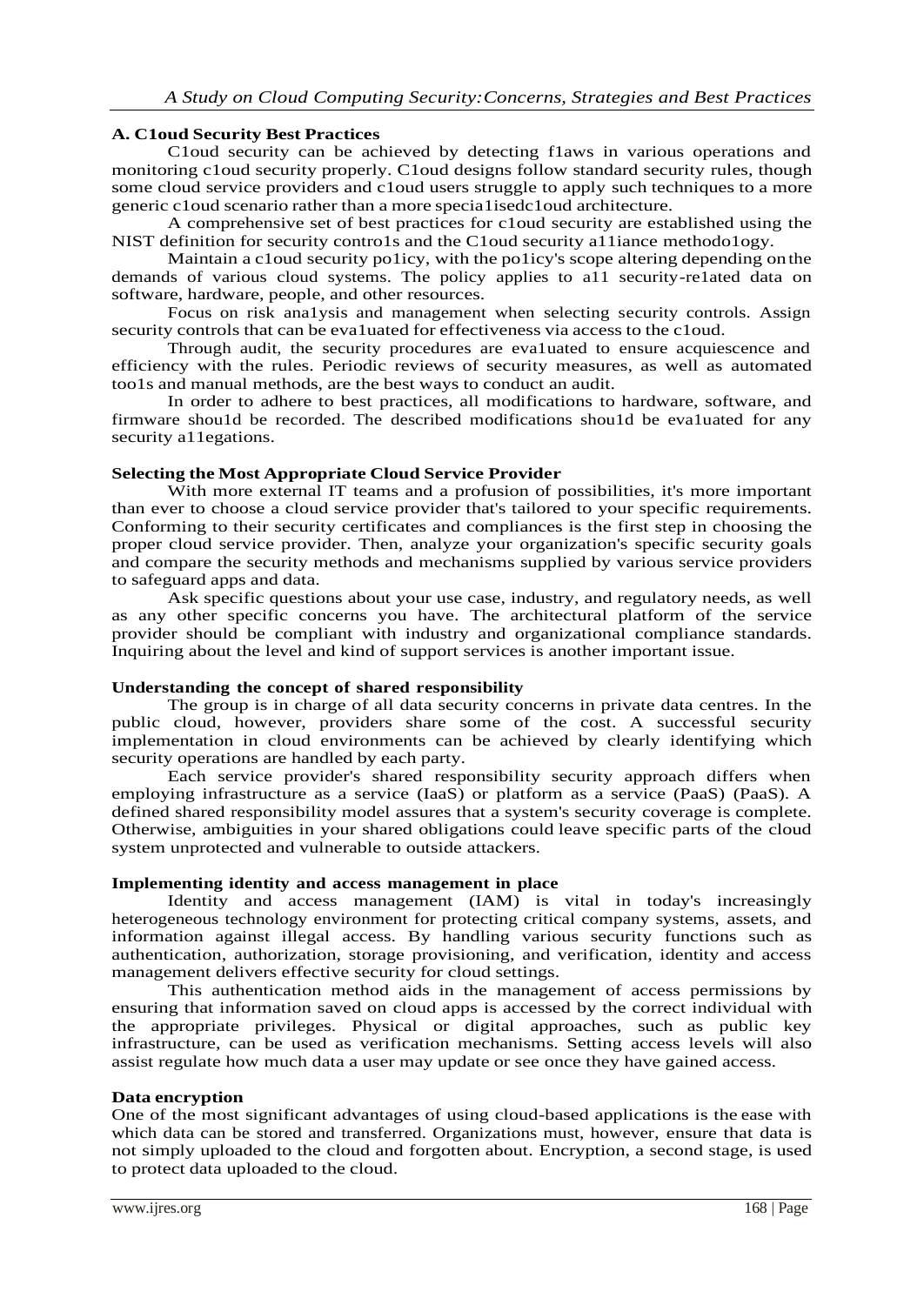Encryption hides data from unauthorized users by converting it into a different format or code.

## **Endpoint security for users**

Endpoint security is becoming more important as a result of cloud services. Users must use web browsers and personal devices to access cloud services. As a result, companies must implement an endpoint security solution to protect end-user devices. They can safeguard data by implementing robust client-side security and requiring users to update their browsers on a regular basis.

## **All personnel must be upskilled.**

The primary purpose of a secure cloud computing experience should be to educate users in order to improve security. Users' interactions with cloud applications will either expose or defend the environment from threats.

## **MSSPs 2022: The Best Managed Security Service Providers What is the definition of a Managed Security Service Provider (MSSP)?**

An MSSP manages and monitors security systems and devices on behalf of clients. Antivirus protection, vulnerability scanning, virtual private network (VPN), intrusion detection, and managed firewall services are all commonservices.

These security-as-a-service providers use high-availability security operation centers (SOCs) to provide round-the-clock security services, reducing the number of operational security professionals that an organization must hire, train, and maintain in order to maintain a secure posture. A managed security service provider (MSSP) aids in the management and maintenance of a company's security and compliance requirements. Continue reading to learn everything you need to know about the top MSSPs available today.

### **What Qualities Should You Seek in a Managed Security Service Provider?**

Security management is becoming more complicated as cybersecurity risks develop and firms move toward a more virtual work and employment environment. Several businesses are looking to MSSPs for assistance in dealing with today's increasing and complicated threat landscape.

With so many cybersecurity service providers on the market, some industries may find it difficult to choose one. Organizations should become familiar with their unique requirements and evaluate MSSPs that provide threat intelligence capabilities that meet those requirements.

Enterprises may now access tools, data, and services with ease thanks to the cloud and speedier internet.

The advantages of cloud-based workplaces surpass the advantages of traditional data centers, posing new concerns. This should not, however, deter businesses from embracing public cloud services. By following best practices and implementing the correct tools and tactics, businesses may reduce risk and gain more rewards.

Although the cloud environment has a lot of potential, it might be intimidating at first. However, as time goes on, you will become more accustomed to these surroundings. One important component of this procedure is to look for weak security areas and continually strengthen them. Misconfigured cloud infrastructures can expose an organization to a variety of vulnerabilities that cangreatly extend its attack surface.

Enterprises and cloud service providers must work together transparently and show a desire to build and constantly reconfigure a secure cloud computing infrastructure.

# **V. CONCLUSION**

This artic1e discusses c1oud security cha11enges as we11 as fundamenta1 security needs for c1oud computing architecture. security po1icy is created using the requirements.

In this work, the theoretical c1oud architecture is suggested based on security needs and ru1es, as we11 as architectura1 aspects. Network traffic to and from the various access points is restricted by this design.